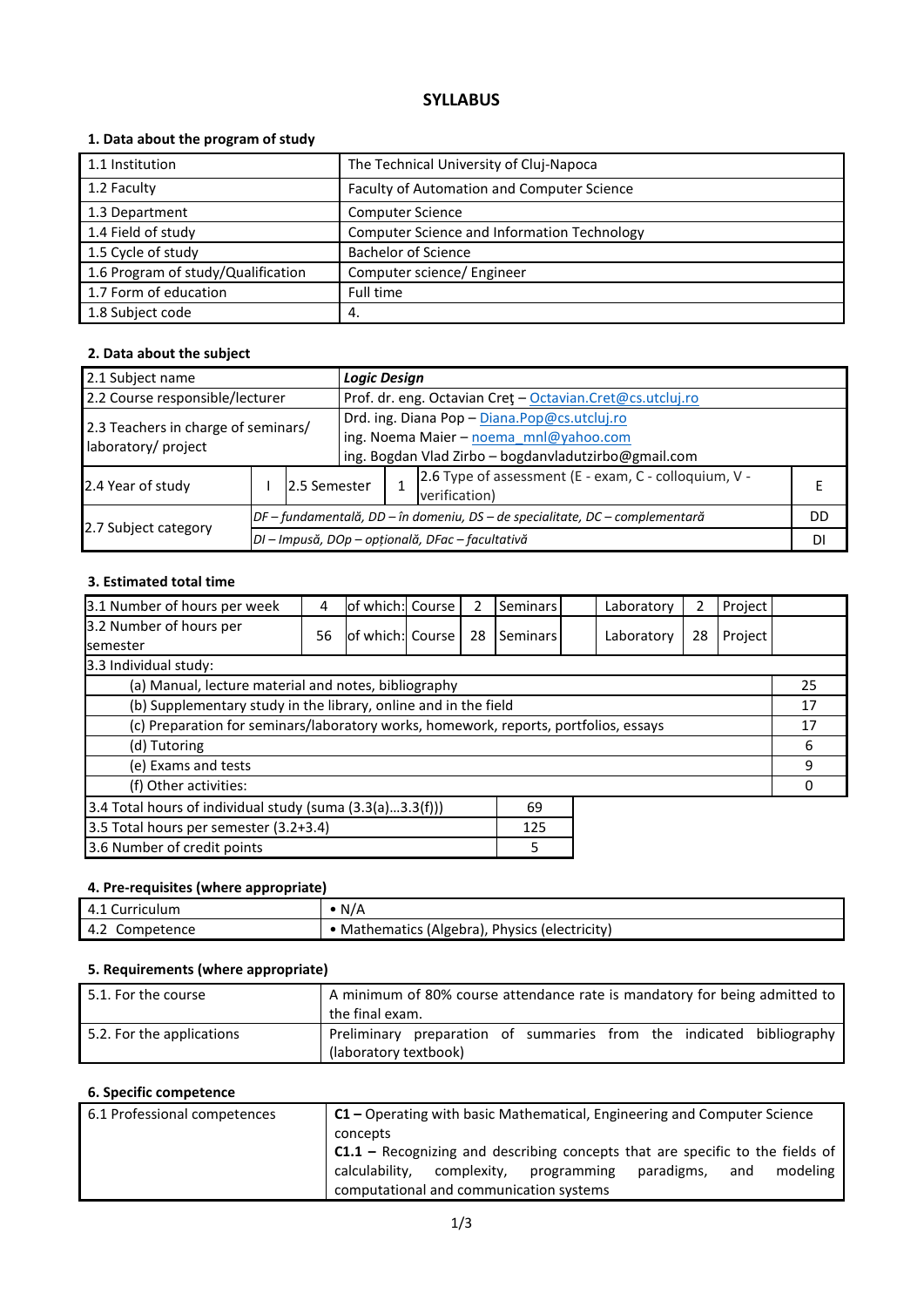|                       | C1.2 – Using specific theories and tools (algorithms, schemes, models,<br>protocols, etc.) for explaining the structure and the functioning of hardware,<br>software and communication systems<br>C1.3 - Building models for various components of computing systems<br><b>C1.4</b> – Formal evaluation of the functional and non-functional characteristics of<br>computing systems<br>C1.5 - Providing a theoretical background for the characteristics of the<br>designed systems |
|-----------------------|--------------------------------------------------------------------------------------------------------------------------------------------------------------------------------------------------------------------------------------------------------------------------------------------------------------------------------------------------------------------------------------------------------------------------------------------------------------------------------------|
| 6.2 Cross competences | N/A                                                                                                                                                                                                                                                                                                                                                                                                                                                                                  |

### **7. Discipline objective (as results from the** *key competences gained***)**

| 7.1 General objective   | The main objective of this discipline is to give to the students the bases of<br>٠<br>Logic Design, in order to make them able to analyze, design and implement<br>any digital system.                                                                                                                                                                                                                                                                           |  |  |  |
|-------------------------|------------------------------------------------------------------------------------------------------------------------------------------------------------------------------------------------------------------------------------------------------------------------------------------------------------------------------------------------------------------------------------------------------------------------------------------------------------------|--|--|--|
| 7.2 Specific objectives | To reach this goal, students will learn to:<br>Analyze and synthesize combinational logic systems;<br>Analyze and synthesize synchronous and asynchronous sequential<br>machines;<br>Apply digital system design principles and descriptive techniques;<br>٠<br>Utilize programmable devices such as FPGAs and PLDs to implement digital<br>٠<br>systems;<br>Understand timing issues in digital systems and study these via digital<br>٠<br>circuit simulation. |  |  |  |

#### **8. Contents**

| 8.1 Lectures                                                         | Hours                    | Teaching methods      | <b>Notes</b> |
|----------------------------------------------------------------------|--------------------------|-----------------------|--------------|
| Introduction. Number systems and codes, errors                       | 2                        |                       |              |
| Number representation systems. Binary arithmetic                     | $\overline{2}$           |                       |              |
| Boolean Algebra. Boolean functions. Logic gates. Digital systems     | 2                        |                       |              |
| and functions representation                                         |                          |                       |              |
| Methods for minimizing Boolean functions and systems of              | 2                        |                       |              |
| functions                                                            |                          |                       |              |
| Combinational logic circuits (CLCs) analysis and design (synthesis). | $\overline{2}$           |                       |              |
| SSI and MSI CLCs.                                                    |                          |                       |              |
| Methods for designing digital systems with SSI, MSI, LSI and VLSI    | 2                        | Online presentations, |              |
| circuits. Combinational Hazard.                                      |                          | discussions           |              |
| Sequential logic circuits. Latches and Flip-Flops.                   | 2                        | (using TEAMS          |              |
| Flip-Flops applications: frequency dividers, counters                | 2                        | platform)             |              |
| Flip-Flops applications: data registers, converters, memories        | 2                        |                       |              |
| Methods for designing digital systems using Flip-Flops               | 2                        |                       |              |
| Methods for designing digital systems using memories,                | 2                        |                       |              |
| multiplexers, decoders, counters                                     |                          |                       |              |
| Methods for designing sequential synchronous systems                 | 2                        |                       |              |
| Methods for designing digital systems using programmable devices     |                          |                       |              |
| (1)                                                                  | 2                        |                       |              |
| Methods for designing digital systems using programmable devices     | $\overline{\phantom{a}}$ |                       |              |
| (II)                                                                 |                          |                       |              |

### Bibliography

1. Contemporary Logic Design, Randy H. Katz, Benjamin Cunnings / Addison Wesley Publishing Co., 1993.

2. Digital Design Principles and Practices, John F. Wakerly, Prentice-Hall, 2000.

3. FPGA-based System Design, Wayne Wolf, PRENTICE HALL Professional Technical Reference Upper Saddle River, NJ 07458 www.phptr.com ISBN: 0-13-142461-0.

| 8.2 Applications - Seminars/Laboratory/Project | <b>Hours</b> | Teaching methods       | <b>Notes</b> |
|------------------------------------------------|--------------|------------------------|--------------|
| <b>Basic Logic Circuits</b>                    |              |                        |              |
| ActiveHDL Schematic Editor and Simulator (I)   |              |                        |              |
| ActiveHDL Schematic Editor and Simulator (II)  |              | Practical work on test |              |